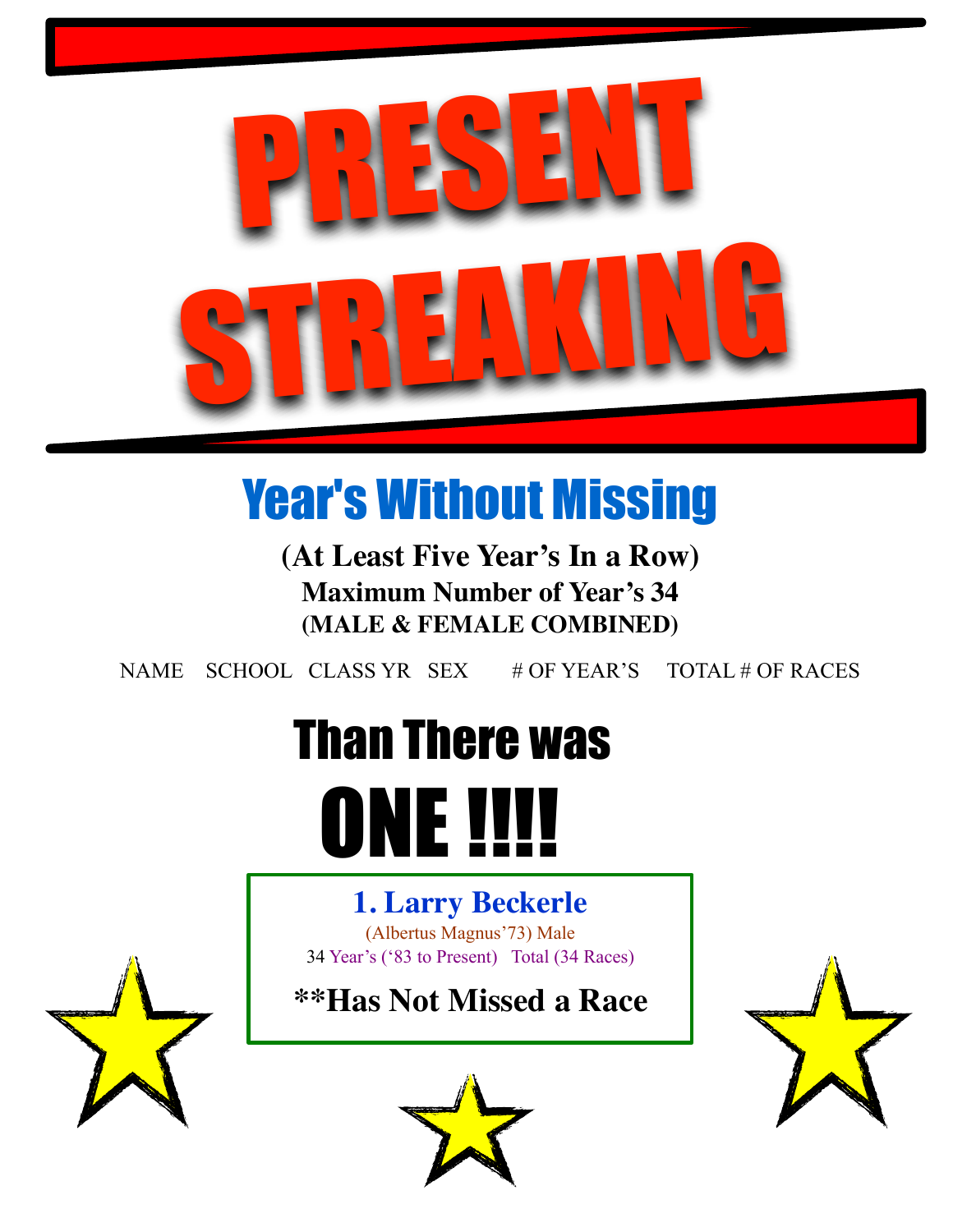# **33 Year's**

2. **Susan Gulla-Lance** (Pearl River '83) Female 33 Year's ('84 to Present) Total (33 Races) **\*\*Missed Only One Race** 

# **29 Year's**

3. **Jamie Kempton**

 (Albertus Magnus '76) Male 29 Year's ('88 to Present) Total (33 Races) **\*\* Missed Only One Race** 

# **27 Year's**

#### 4. **Keith Reilly**

 (Pearl River '90) Male 27 Year's ('90 to Present) Total (27 Races)  **\*\*Has Not Missed Since Graduation** 

# **26 Year's**

#### 5. **Ray Sussman**

 (Pearl River '81) Male 26 Year's ('91 to Present) Total (31 Races)

#### **24 Year's**

6. **Jason Friedman** (Clarkstown North '93) Male 24Years ('93 to Present) Total (24 Races)  **\*\*Has Not Missed Since Graduation** 

# **23 Year's**

#### 7. **Ken Gerber**

 (Clarkstown South '92) Male 23 Year's ('94 to Present) Total (24 Races)

# **22 Year's**

#### **Kevin Chanowsky**

 (Monroe Woodbury, N.Y. '94) Male 22 Year's ('95 to Present) Total (22 Races)

#### **20 Year's**

8. **Ross Stephens** (Arlington, N.Y. '94) Male 20 Year's ('97 to Present) Total (21 Races)

# **19 Year's**

#### 9. **Tom List**

 (Pearl River '80) Male 19 Year's ('98 to Present) Total (23 Races)

 **Zack Berbit**  (Suffern '96) Male 19 Year's ('98 to Present) Total (20 Races)

# **17 Year's**

10. **Suzanne LaBurt**

 (Monroe Woodbury, N.Y. '81) Female 17 Year's ('00 to Present) Total (17 Races)

## **14 Year's**

#### 11. **Chuck Sommerlad**

 (Monroe Woodbury, N.Y. '85) Male 14 Year's ('02 to Present) Total (26 Races)

#### **13 Year's**

#### 12. **Matt McKenna**

 (Clarkstown North '03) Male 13 Year's ('04 to Present) Total (13 Races)

#### **10 Year's**

13. **Dan Hogan** (Suffern '99) Male 10 Year's ('07 to Present) Total (17 Races)

# **Mike Markiewicz** (Albertus Magnus '70) Male

10 Year's ('07 to Present) Total (21 Races)

#### **9 Year's**

# 14. **Chuck Sommerlad**

 (Monroe Woodbury, N.Y. '85) Male 9 Year's ('08 to Present). Total (25 Races)

 **Matt Ammer**  (Suffern '94) Male 9 Year's ('08 to Present Total (12 Races)

# **8 Year's**

#### 15. **Chris Craig** (Albertus Magnus) Male 8 Year's ('08 to Present) Total (18 Races)